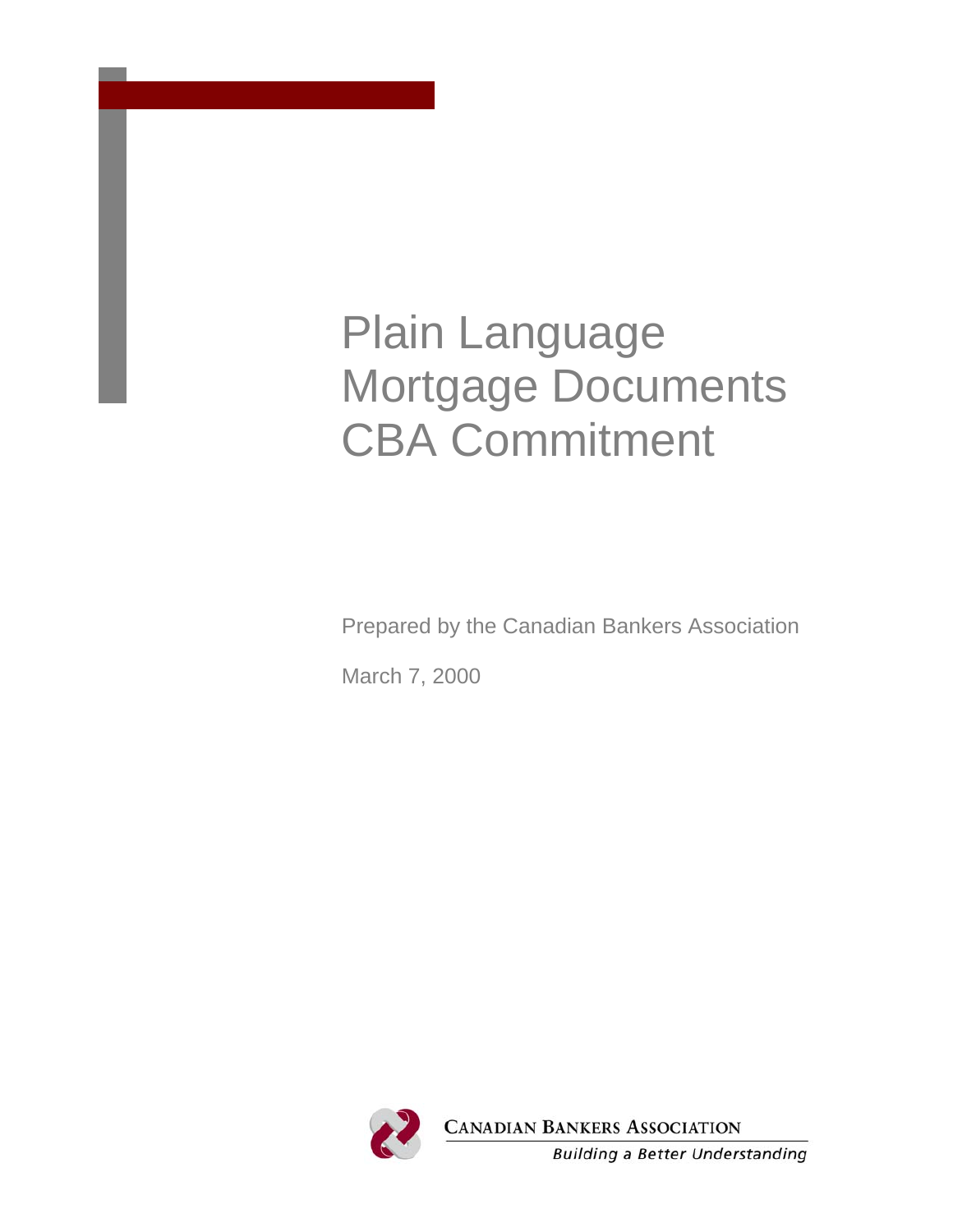# **Our commitment: Plain Language Mortgage Documents**

Members of the Canadian Bankers Association are committed to providing customers with banking information which they can easily understand and use. This commitment led us to work together to explore how to apply plain language writing principles to residential mortgage documents.

We know that plain language makes sense for our customers. And, it also makes sense for us saving staff time by eliminating confusion and improving communication within our organizations and with our customers.

This paper describes our shared promise to continue to improve the readability of residential mortgage documents. As well, it gives a few examples of how applying plain language principles could make typical mortgage documents easier for customers to use and understand.

It is up to each financial institution to write its own mortgage documents to address the needs of its customers and to explain its mortgage products. Plain language mortgage documents do not all look alike, but they will reflect attention to some basic plain language writing principles.

# **Plain Language Writing Principles**

Plain language legal drafting is a new area of legal work that has emerged during the last thirty years. Its practitioners follow these basic writing principles:

- **write to be understood**
- help readers to find the information they want by using reader aids, for example, headings, notes in the margins, a table of contents, or a different print style to highlight key points
- use words that are familiar to readers and, when that is not possible, define legal and technical terms
- give an example or illustration to explain a complex concept or calculation, as appropriate
- print the document in an easy-to-read format, with an appropriate type size, print style and page design.

The bottom line in plain language legal drafting is:

#### **"Is the writing and design clear so that readers can find and understand the information they need easily?"**

Customer feedback will be the best way for financial institutions to know if residential mortgage documents adequately reflect plain language writing principles.

## **Mortgage documents: important consumer contracts**

A residential mortgage enables a person to buy a home when he or she does not have the savings needed to pay the full price at the time of the purchase. The lender provides money for the purchase and protects the loan by maintaining rights in the property through a mortgage.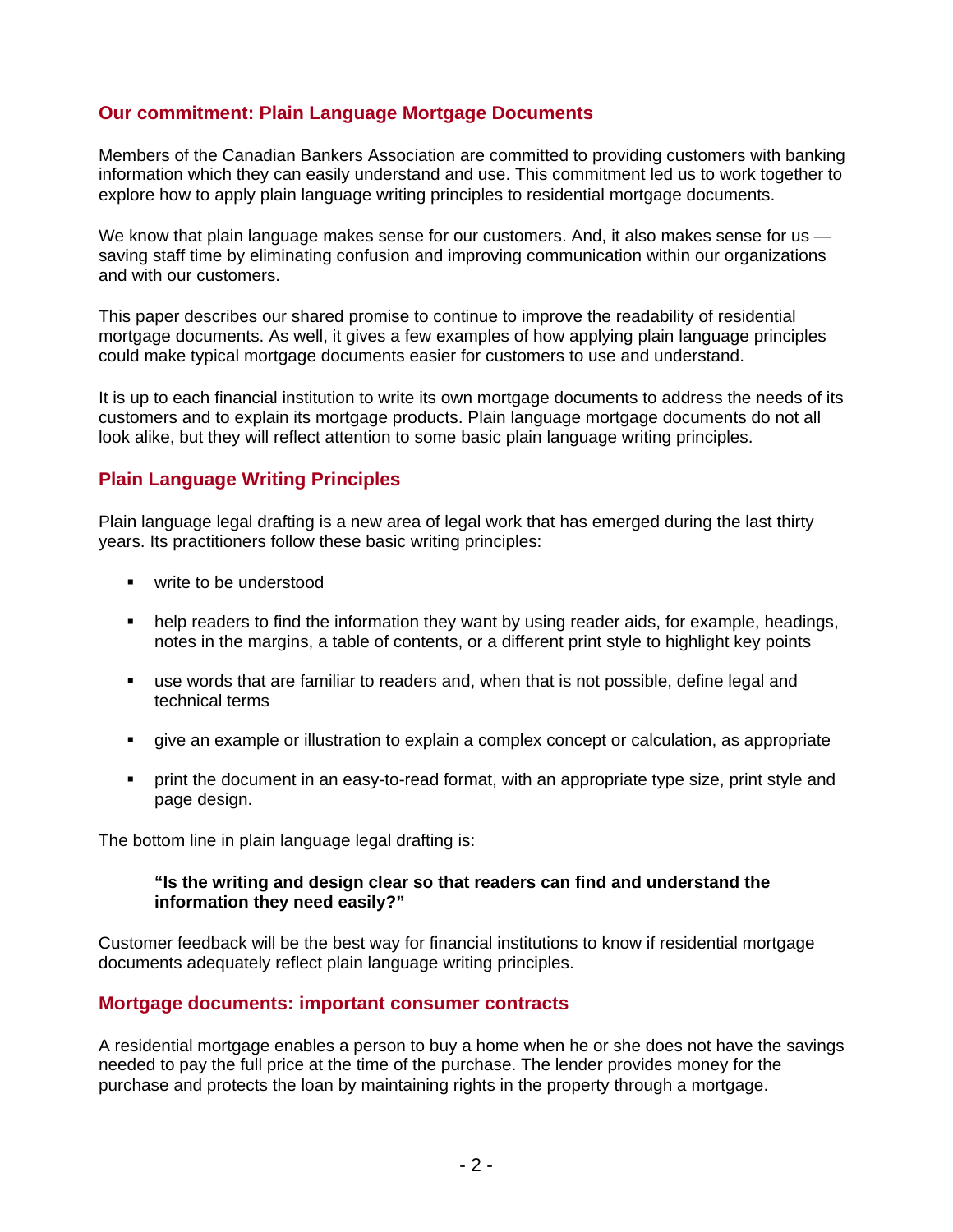Borrowers must sign or receive a number of legal documents related to a mortgage. Three of the most important are:

- A *Cost of Borrowing Disclosure Statement* sets out all the financial terms of the mortgage the amount of the loan, the interest rate, the schedule for repaying the loan, etc.
- A *Mortgage Contract* sets out the obligations of the borrower and of the lender and describes what will happen if the borrower fails to make mortgage payments as required.
- A *Mortgage Renewal* sets out the interest rate and other terms at which a mortgage can be renewed, when a mortgage reaches it maturity date before the loan has been paid off in full.

These are the three mortgage-related documents which we believe are the most important to provide to our customers in plain language.

# **Plain Language Writing: Principles in Action**

We cannot easily change the complex legal rules that apply to financial institutions and to the agreements we sign with our customers. These rules have evolved over centuries and are embedded in laws and regulations and in court decisions. However, we believe that we can work within our own institutions to improve the way that these rules are communicated to our customers.

Although each financial institution must develop its own documents to reflect the specific terms on which it is loaning money, we would like to offer a few examples to illustrate how plain language writing principles could be applied to mortgage documents.

# **Writing style, type size and lay out make a difference to readers**

#### *Before*

This is a clause from a traditional mortgage contract.

#### COMPOUND INTEREST

It is agreed that in case default shall be made in payment of any sum to become due for interest at any time appointed for payment thereof as aforesaid, compound interest shall be payable and the sum in arrears for interest from time to time, as well after a before maturity, shall bear interest at the Charge Rate, and in case the interest and compound interest are not paid on the next interest payment date after the date of default a rest shall be made, and compound interest at the rate aforesaid shall be payable on the aggregate amount then due, as well after as before maturity, and so on from time to time, and all such interest and compound interest shall be a charge upon the Charged Premises.

#### *After*

This is a sample plain language version of this clause.

**Interest owing on late payments** If a regular mortgage payment is late, we calculate the extra interest you owe for being late every day, using the annual interest rate of your mortgage. You pay interest on both the principal and the interest portion of the payment that is late. When we receive a payment, we will deduct the interest charges for the late payment and the interest owing on the principal amount first, before any part of the payment is applied to reducing the principal amount. We may also decide to apply the late payment to other amounts you may owe, for example, property taxes.

Of course, it is not really fair to take material out of context, but the examples above show how both writing and design can affect readability.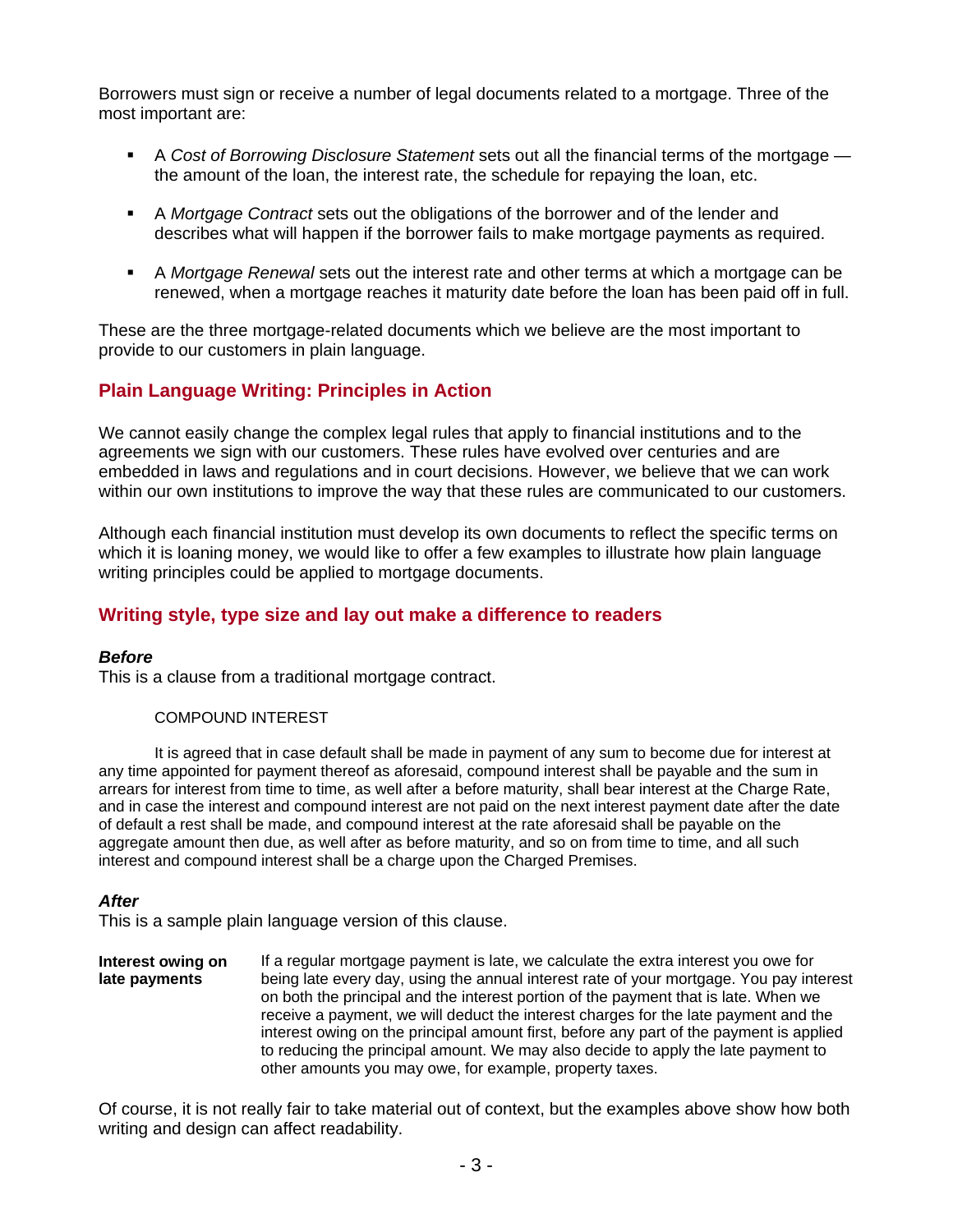# **Headings and side notes help readers to find information**

This next example illustrates the value of headings and side notes in helping readers to find the information they are looking for quickly. A good side note not only leads readers to the information that they need but also provides a short summary of the main message in the accompanying text.

This example shows how a borrower's responsibility to insure the mortgaged property might be described in a mortgage contract.

#### **Insurance**

| mortgaged property must be<br>insured                                |    | 1. The borrower must maintain insurance, without interruption, to<br>cover the full replacement value of the mortgaged property until<br>the mortgage is discharged. The insurance policy must contain<br>provisions concerning the mortgaged property approved by the<br>Insurance Bureau of Canada or by the lender.                                                  |
|----------------------------------------------------------------------|----|-------------------------------------------------------------------------------------------------------------------------------------------------------------------------------------------------------------------------------------------------------------------------------------------------------------------------------------------------------------------------|
|                                                                      |    | The insurance must cover losses caused by fire, storm and<br>other perils covered by a standard property insurance policy.<br>The lender can require the borrower to get additional insurance.<br>For example, the lender may require additional insurance to<br>cover damage that may be caused by a sprinkler system.                                                 |
| insurer must meet lender's<br>criteria                               |    | 2. The borrower can choose the insurer of the mortgaged<br>property, but the insurer must meet the criteria set by the<br>lender.                                                                                                                                                                                                                                       |
| borrower to provide<br>information about insurance,<br>if requested  |    | 3. The borrower must provide the lender with information about<br>the insurer and the insurance coverage on the mortgaged<br>property, when the lender requests it.                                                                                                                                                                                                     |
| lender receives insurance<br>money                                   |    | 4. The lender must be named as the loss payee in the insurance<br>contract. The lender receives any insurance money paid for<br>loss of or damage to the mortgaged property and can use the<br>money to pay the mortgage debt, owing or due. The lender also<br>has the right to decide whether or not the damaged mortgaged<br>property should be rebuilt or repaired. |
| notify the lender of a loss or<br>damage                             |    | 5. The borrower must inform the lender of any property damage<br>that may result in an insurance claim, within 15 days of a loss or<br>damage to the mortgaged property.                                                                                                                                                                                                |
| lender has right to insure<br>mortgaged property, charge<br>borrower | 6. | The lender has the right to obtain insurance for the mortgaged<br>property if the borrower fails to have any, or to have adequate<br>insurance coverage, or fails to obtain the coverage from an<br>approved insurer.                                                                                                                                                   |
|                                                                      |    | In this situation, the lender may declare the mortgage in default<br>and require the borrower to reimburse, on demand, the<br>insurance costs incurred by the lender, with interest. If this<br>amount is not paid, the lender may add the insurance costs with<br>interest to the total amount of the mortgage.                                                        |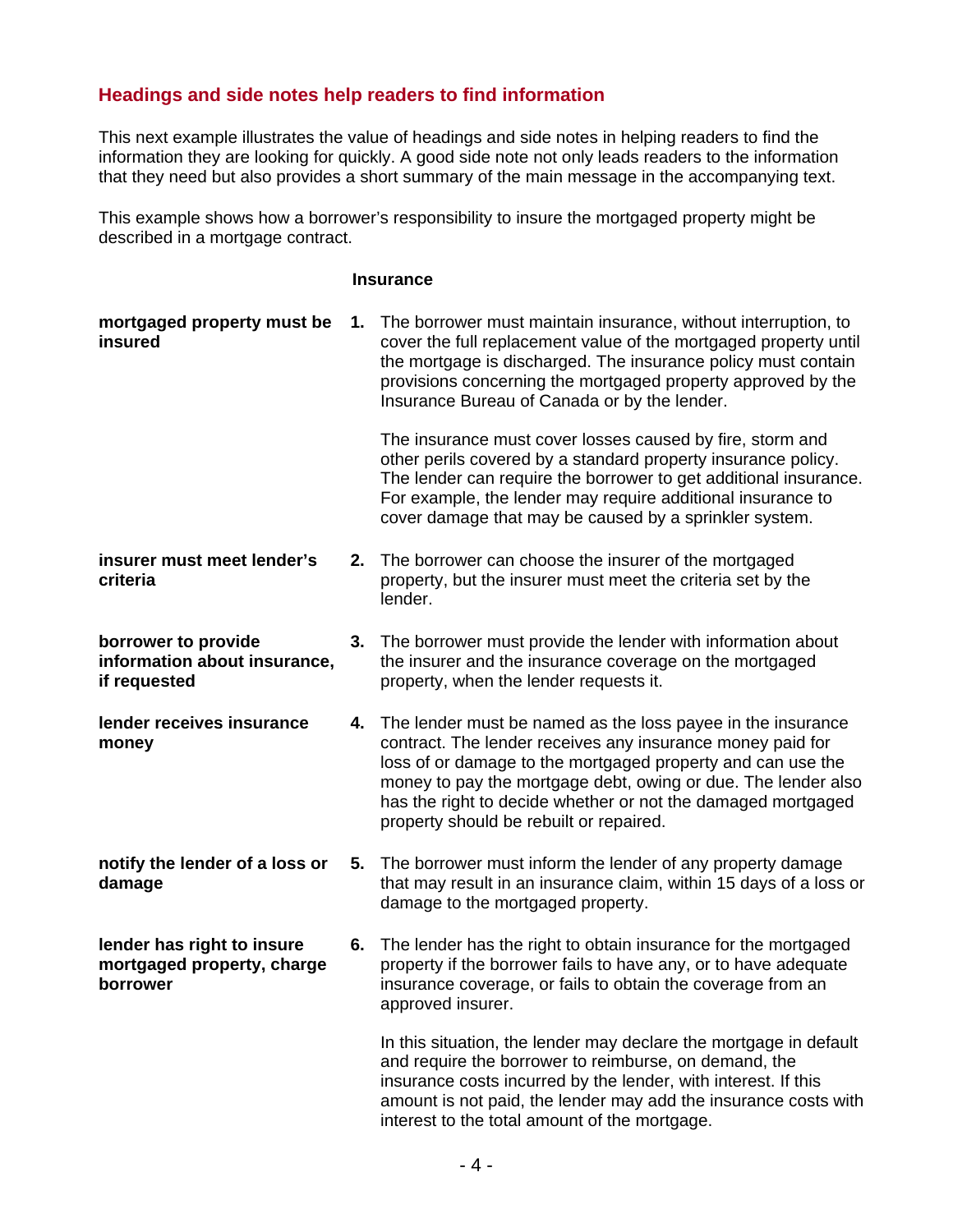# **Clear design highlights the information readers most need**

This example from a sample mortgage renewal notice illustrates a design style that makes it easy for readers to find the information they are most likely to want.

| <b>Option A</b>                    | Your renewal options - You can renew your mortgage on these terms, which resemble the terms<br>of your existing mortgage.                                                                                  |
|------------------------------------|------------------------------------------------------------------------------------------------------------------------------------------------------------------------------------------------------------|
| interest rate                      | $x \%$                                                                                                                                                                                                     |
| mortgage type                      | for example, 1 year closed                                                                                                                                                                                 |
| maturity date                      | XX.XX.XXXX                                                                                                                                                                                                 |
| payment schedule                   | for example, monthly                                                                                                                                                                                       |
| regular mortgage<br>payment amount | \$ xxx including: property tax payments \$ xx<br>life/illness insurance premium \$ xx                                                                                                                      |
| <b>Amortization period</b>         | xxxx, year in which the mortgage will be paid in full based on these terms                                                                                                                                 |
|                                    | first mortgage payment Your new regular mortgage payments will follow the existing schedule and<br>all other terms of your mortgage will remain the same. Your first payment<br>will be due on xx.xx.xxxx. |
| initial here                       | I want to renew my mortgage on the terms set out above.                                                                                                                                                    |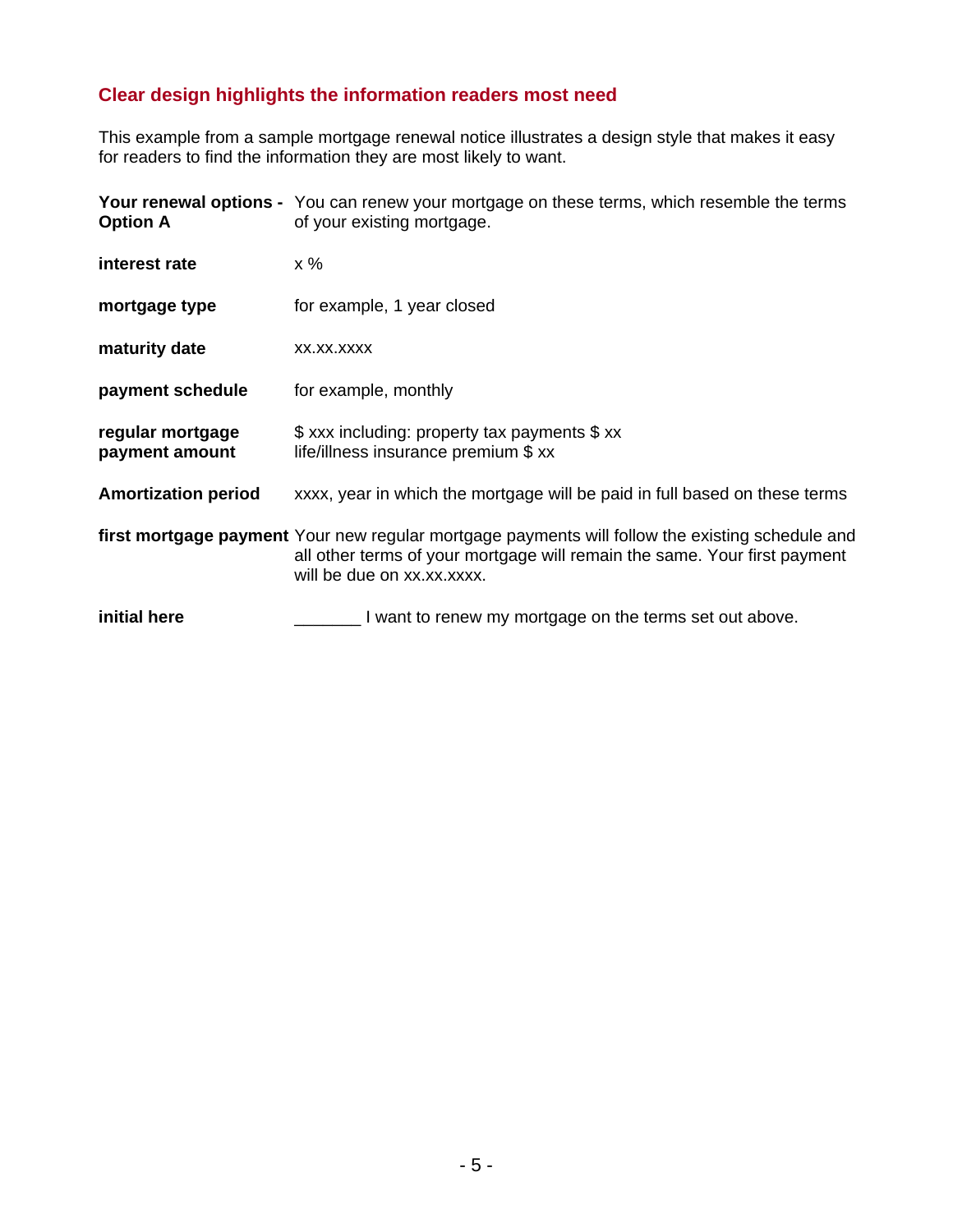## **Examples show readers how a complex concept or calculation works**

Sometimes, the best way to communicate information is to explain it and then give an example to show how it works in practice. In the following example, the costs of paying off a mortgage debt early, before the mortgage maturity date, are explained; readers are offered a step-by-step formula to use; and then, an example illustrates a "typical" situation.

#### **Costs of paying off all or some of your closed mortgage before the maturity date**

The cost of paying off all or some of the remaining principal amount of your closed mortgage before the maturity date is the higher of these two amounts:

(1) three months' interest costs on the amount you want to pay **or**

(2) the interest rate differential amount. This amount is the difference between your existing mortgage interest rate and the interest rate currently charged for a mortgage similar to yours, calculated for the remaining term of the mortgage less any discount you received on your existing mortgage. A mortgage similar to yours has a term that is closest to the remaining term of your existing mortgage.

**how to estimate pre-payment costs**

**costs of making a pre-payment**

> Here is how you can estimate the cost of paying all or some of the principal amount of your mortgage before the maturity date. The result you get will only be an estimate. We use a precise formula that credits you for the amount of principal you would have paid off each month.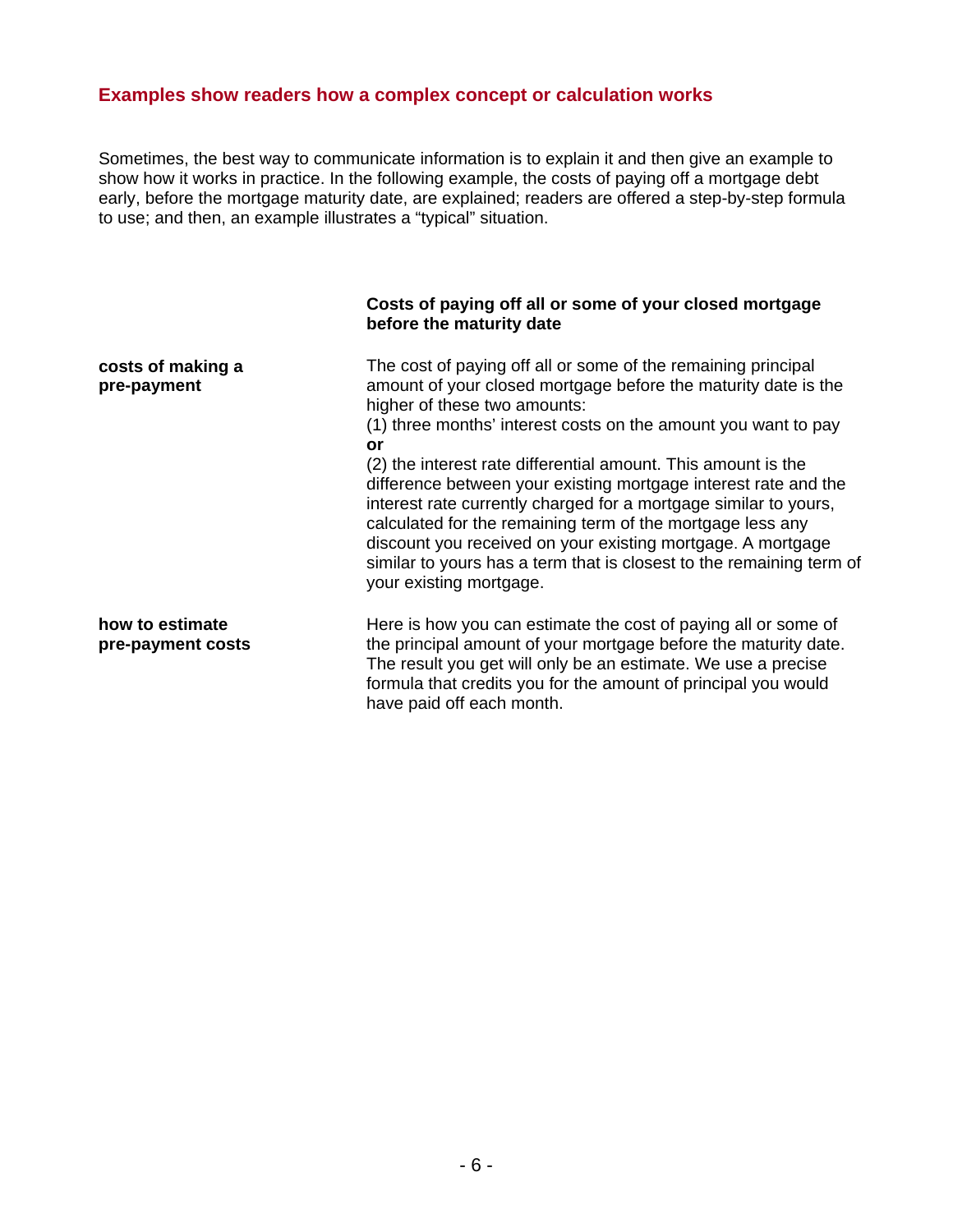**3 months' interest costs (1) To estimate the three months' interest costs** Change your yearly interest rate from a percent to a decimal. For example,  $6\% = .06$ ; 12% - .12. Multiply this number by the amount you want to pay. Then, divide the result by 4. The answer is the estimated three months' interest costs. **Step 1:** \_\_\_\_\_\_\_\_\_ (A) - amount you want to pay \_\_\_\_\_\_\_ (B) - mortgage interest rate written as a decimal  $(C) - A \times B = C$ **Step 2:**  $\begin{bmatrix} 2. & 2 \end{bmatrix}$  (D)  $\cdot$  C  $\div$  4 = D, estimated three months' interest costs **(2) To estimate the interest rate differential amount interest rate differential** Follow these steps to estimate the interest rate differential amount. **Step 1:** \_\_\_\_\_\_\_\_ (A) - annual interest rate on your mortgage \_\_\_\_\_\_\_ (B) - current annual interest rate for a new mortgage with a term that is closest to the remaining term in your existing mortgage (less any discount you received on your existing mortgage)  $\Box$  (C) - A - B = C, which is the difference between your existing interest rate and the current rate (D) - amount you want to pay off<br>(E) - number of months left until **Step 2:**  $(E)$  – number of months left until your mortgage maturity date  $\begin{array}{ccc} \hline \end{array}$  (F) - (C x D x E) ÷ 12 = F, estimated interest rate differential amount The estimate cost of paying off all, or some, of the principal amount remaining on your mortgage before the mortgage maturity date will be the larger number that results from the calculations in (1) and (2).

**please contact us for the exact amount of making a pre-payment** Please contact us for the exact cost of paying off some or all of the principal amount of the mortgage before the mortgage maturity date. We can quickly give you the precise costs that apply to early payments with respect to your mortgage. The amounts you calculate in sections (1) and (2) are only estimates and are likely to be higher than the actual cost of pre-payment. Please ask us if you would like a copy of the formula that we use to calculate the interest rate differential.

## **Example**

Here is an example to illustrate the cost of paying off a mortgage before the maturity date.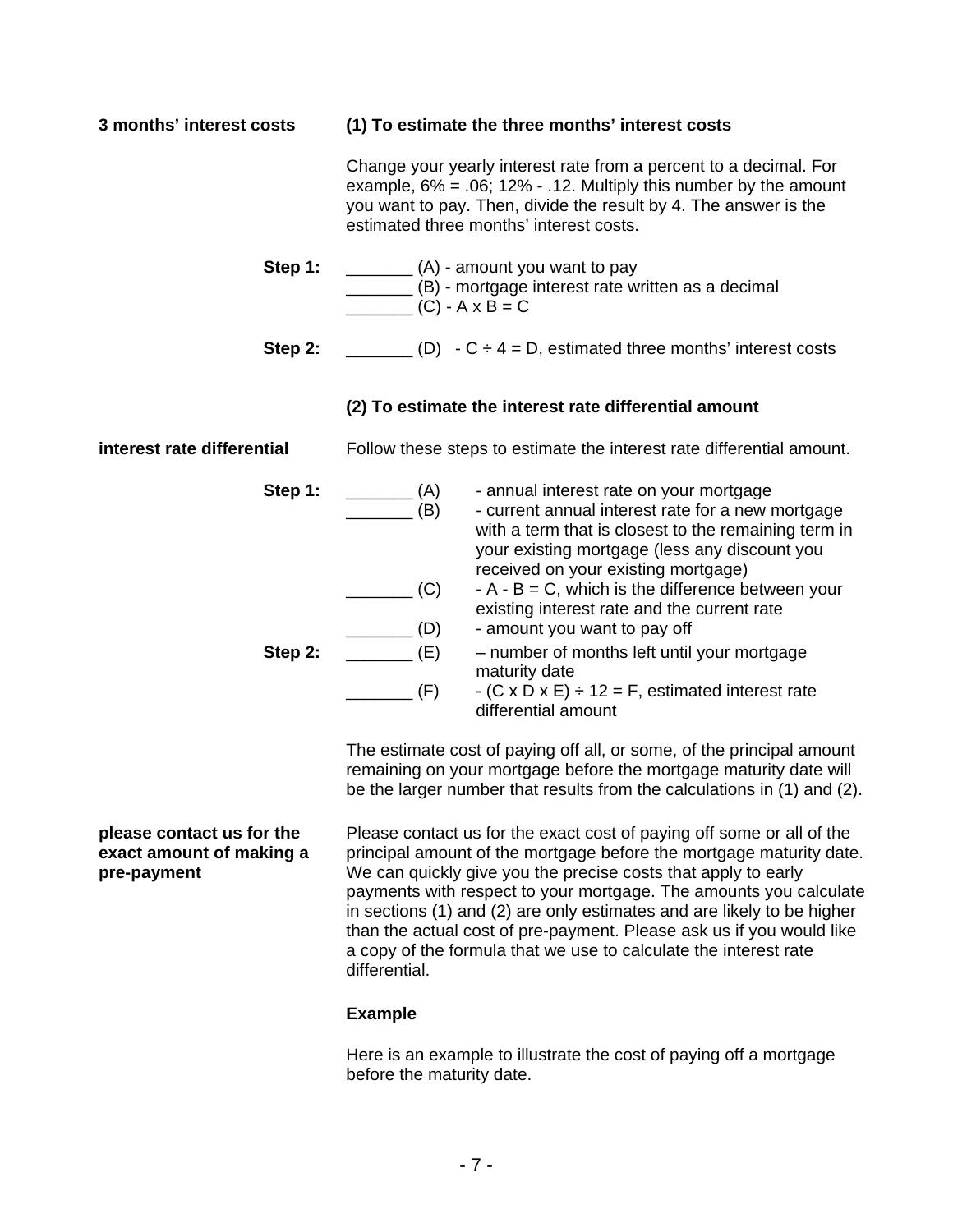*Fiona and Henry have a mortgage for a 5-year term. The interest rate is 9 per cent. The original amortization period was 20 years and there are 18 years remaining. They still owe \$100,000. They have inherited \$100,000 and are thinking of using it to pay off their mortgage. They have used all the pre-payment options available to them this year. There are 36 months left before the mortgage maturity date. The current interest rate for a mortgage with a similar term is 6 per cent.* 

#### **Three months' interest costs**

**Step 1:** \$ 100,000 (A) - amount they want to pay .09 (B) - mortgage interest rate written as a decimal  $$ 9,000 (C) - A \times B = C (100,000(A) \times .09(B) = $9,000(C)$ **Step 2: \$** 2,250 (D)  $\cdot$  C  $\div$  4 = D, (\$9,000(C)  $\div$  4 = \$2,250(D) **(estimated three months' interest costs)** 

#### **Interest rate differential amount**

| Step 1: | 9%<br>6%  | (A) - annual interest rate on the mortgage<br>(B) - current annual interest rate for a new<br>mortgage with a term that is closest to the<br>remaining term in their existing mortgage (less<br>the discount received on their existing<br>mortgage) |
|---------|-----------|------------------------------------------------------------------------------------------------------------------------------------------------------------------------------------------------------------------------------------------------------|
|         | .03       | $(C) - A - B = C$ , the difference between their<br>existing interest rate and the current rate,<br>written as a decimal                                                                                                                             |
|         |           | $$100,000$ (D) - amount they want to pay off                                                                                                                                                                                                         |
| Step 2: | 36 months | (E) - number of months left until the mortgage<br>maturity date                                                                                                                                                                                      |
|         |           | \$ 9,000 (F) - (C x D x E) $\div$ 12 = F (.03(C) x 100,000(D)<br>$x 36(E)$ ÷ 12 = \$9,000                                                                                                                                                            |
|         |           | estimated interest rate differential amount                                                                                                                                                                                                          |

*In this example, Fiona and Henry estimate that it would cost them \$9,000 to pay off their mortgage before the maturity date, since this amount is higher than the three months' interest costs. When Fiona and Henry check with us, they would get the exact cost of paying off their mortgage early. In their case, the exact cost would be lower than their estimated cost.* 

A formula representative of those used by the banks to calculate the interest rate differential looks like this:

$$
IRD = \frac{P}{(1+r)} + \frac{P}{(1+r)^2} + \frac{P}{(1+r)^3} + \frac{P}{(1+r)^4} + \frac{P}{(1+r)^5} + \frac{P}{(1+r)^6} + \frac{P}{(1+r)^7} + \frac{P}{(1+r)^8} + \frac{P}{(1+r)^9} + \frac{P}{(1+r)^{10}} + \frac{P}{(1+r)^{11}} + \frac{P}{(1+r)^{12}} = \text{\$}
$$

You can appreciate why it is easier for readers to work with the above example rather than with the formula. In fact, when we asked a sample of readers in a controlled test setting to work with the example, we found that they could accurately figure out the three months' interest costs and the interest rate differential amount in a test question. They could not begin to work with the formula!